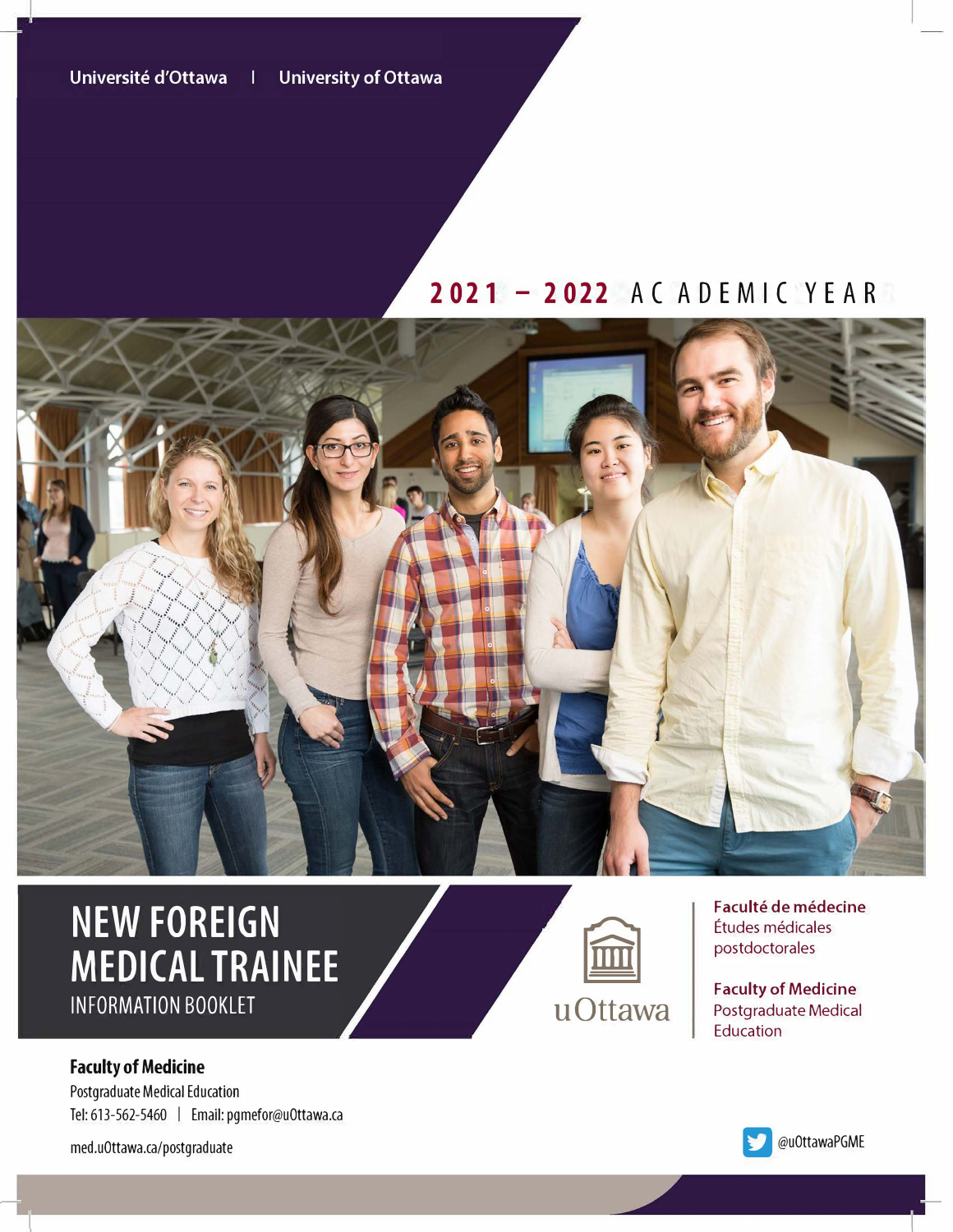# **A WORD FROM THE VICE-DEAN**

On behalf of the Faculty of Medicine at the University of Ottawa, I wish to offer you a warm welcome to our Postgraduate Medical Education (PGME) program.

Our faculty is dedicated to providing you with information and services to help maximize your education and contribute to your personal well-being. This booklet has been prepared to help you adapt to the Canadian culture and also to provide you with helpful resources within our city. I encourage you to read it thoroughly.

We are thankful that you have chosen our school to pursue your academic goals. I hope that your stay in Canada will be enjoyable and will provide you with an educational experience that will serve you well in years to come.

Feel free to let us know of your comments or suggestions, as we strive to make this as helpful as possible for you and your colleagues.

Yours sincerely,

 $W_{\mathcal{A}}$ 

Lorne Wiesenfeld, MDCM, FRCPC Vice-Dean, Postgraduate Medical Education Faculty of Medicine, University of Ottawa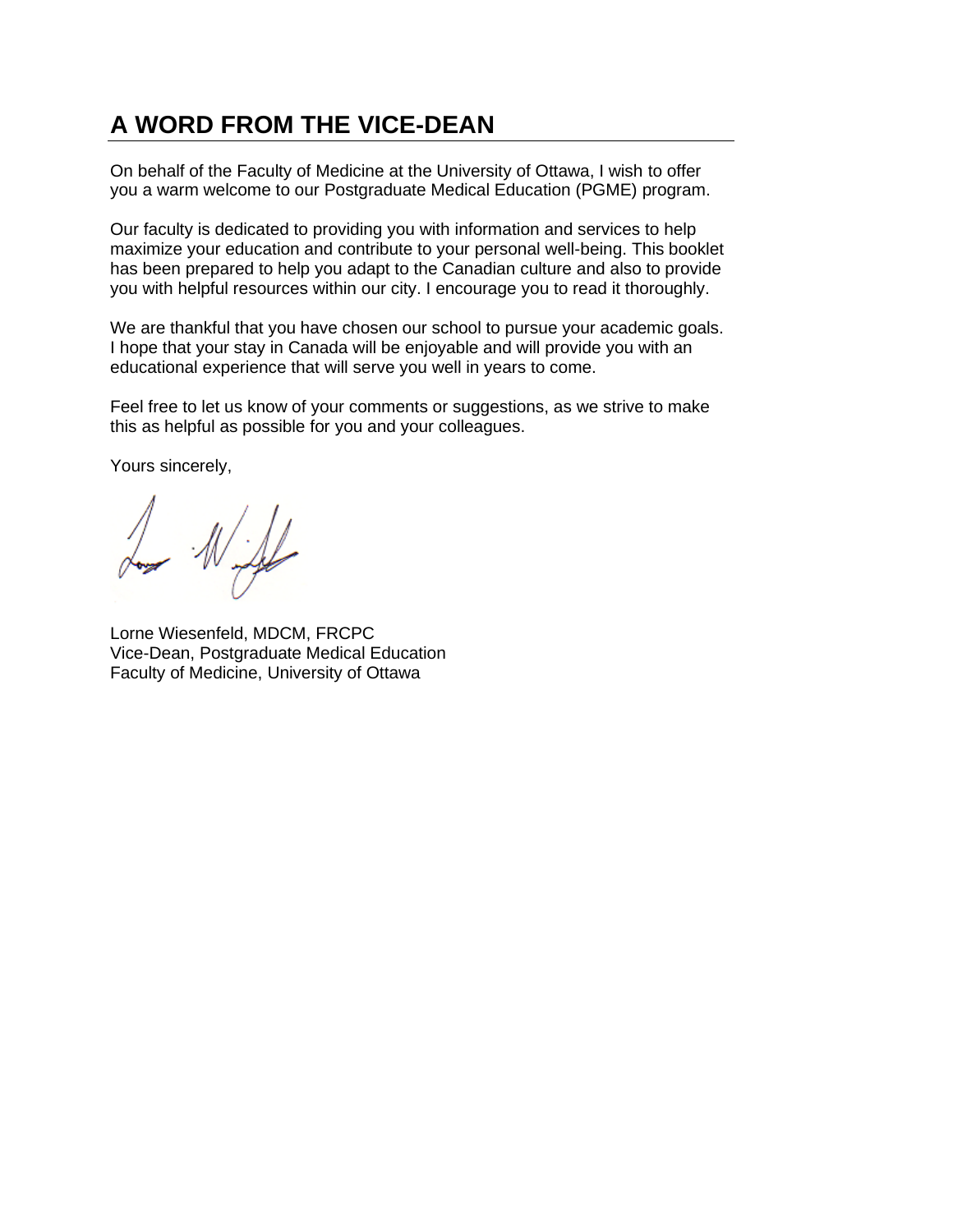# TABLE OF CONTENTS

| College of Physicians and Surgeons of Ontario (CPSO) - Certificate of Registration  9 |          |
|---------------------------------------------------------------------------------------|----------|
|                                                                                       |          |
|                                                                                       |          |
|                                                                                       |          |
|                                                                                       |          |
|                                                                                       |          |
|                                                                                       |          |
|                                                                                       |          |
|                                                                                       |          |
|                                                                                       |          |
|                                                                                       |          |
|                                                                                       |          |
|                                                                                       |          |
|                                                                                       |          |
|                                                                                       |          |
|                                                                                       |          |
|                                                                                       |          |
|                                                                                       |          |
|                                                                                       |          |
|                                                                                       |          |
|                                                                                       |          |
|                                                                                       |          |
| <b>APPENDIX</b>                                                                       |          |
|                                                                                       | 17<br>18 |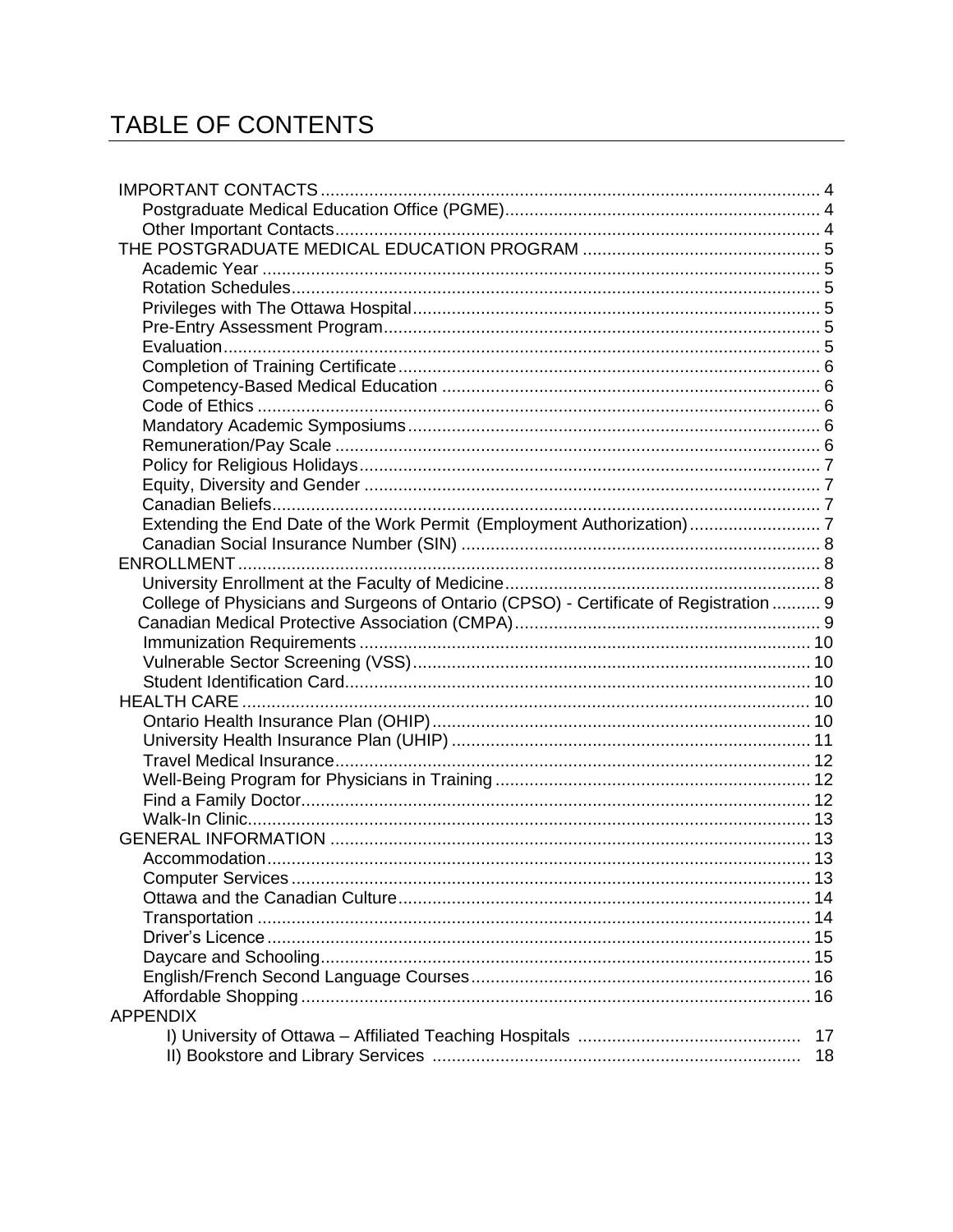# **IMPORTANT CONTACTS**

### **Postgraduate Medical Education Office (PGME)**

Postgraduate Medical Education Faculty of Medicine, University of Ottawa Roger Guindon Hall 451 Smyth Road, Room 2014 Ottawa, ON K1H 8M5 [pgme@uottawa.ca](mailto:pgme@uottawa.ca)  $Tel: 613-562-5413$ 

Hours of Operation:

- September to May Monday to Friday, 8:30 a.m. to 4:30 p.m.
- June to August Monday to Friday, 8:45 a.m. to 4:00 p.m.

**Dr. Lorne Wiesenfeld** Vice-Dean [pgmecom@uottawa.ca](mailto:pgmecom@uottawa.ca) Tel.: 613-562-5800 x2114

**Dr. Alan Chaput** Assistant Dean [pgmecom@uottawa.ca](mailto:pgmecom@uottawa.ca) Tel.: 613-562-5800 x2114

**Heather Summers** Operations Manager [pgmemanager@uottawa.ca](mailto:pgmemanager@uottawa.ca) Tel.: 613-562-5800 x8124

**Lynn Prud'homme** Fellowships and Visa Programs Coordinator [pgmefor@uottawa.ca](mailto:pgmefor@uottawa.ca) Tel.: 613-562-5460

**Diane Létourneau** Registration Coordinator [pgmereg@uottawa.ca](mailto:pgmereg@uottawa.ca) Tel.: 613-562-5800 x8623

**Michelle Centen** Academic Coordinator pgmesup@uottawa.ca

**Mazzarine Ouaton** Interim Administrative Assistant [pgme@uottawa.ca](mailto:pgme@uottawa.ca)

**Peter Hall** Financial Analyst [pgmefin@uottawa.ca](mailto:pgmefin@uottawa.ca)

**Andrea Bailie** Project Coordinator [pgmeproj@uottawa.ca](mailto:pgmeproj@uottawa.ca)

**Rasha Shahrouri** CBD Coordinator [pgmecbd@uottawa.ca](mailto:pgmecbd@uottawa.ca)

**Vacant** Executive Assistant and Administration Supervisor [pgmecom@uottawa.ca](mailto:pgmecom@uottawa.ca)

#### **OTHER IMPORTANT CONTACTS**

**Sarah Chung Nurse, Clinical Placement Office of Risk Management** University of Ottawa 129 Louis-Pasteur, Room 281 Ottawa, Ontario K1N 1A2 Tel.: 613-562-5800 ext. 2439 [pgmed\\_immunise@uottawa.ca](mailto:dlaplant@uOttawa.ca)

**Danielle Leneus Advisor, Employment and Immigration** University of Ottawa - Human Resources 55 Laurier East, Room 4114 Ottawa ON K1N 6N5 Tel.: 613-562-5938 [immigrat@uottawa.ca](mailto:immigrat@uottawa.ca)

**Dr. Elizabeth Muggah Assistant Dean, Faculty Wellness Program** University of Ottawa - Faculty of Medicine Roger Guindon Hall 451 Smyth Rd., Room 3028 G Ottawa, ON K1H 8M5 Tel.: 613-562-5800 ext. 3425 [wellness@uottawa.ca](mailto:wellness@uottawa.ca)



**\*\*\* Note in accordance with the directive from the President of the University of Ottawa, all University administrative staff are currently working remotely from home.**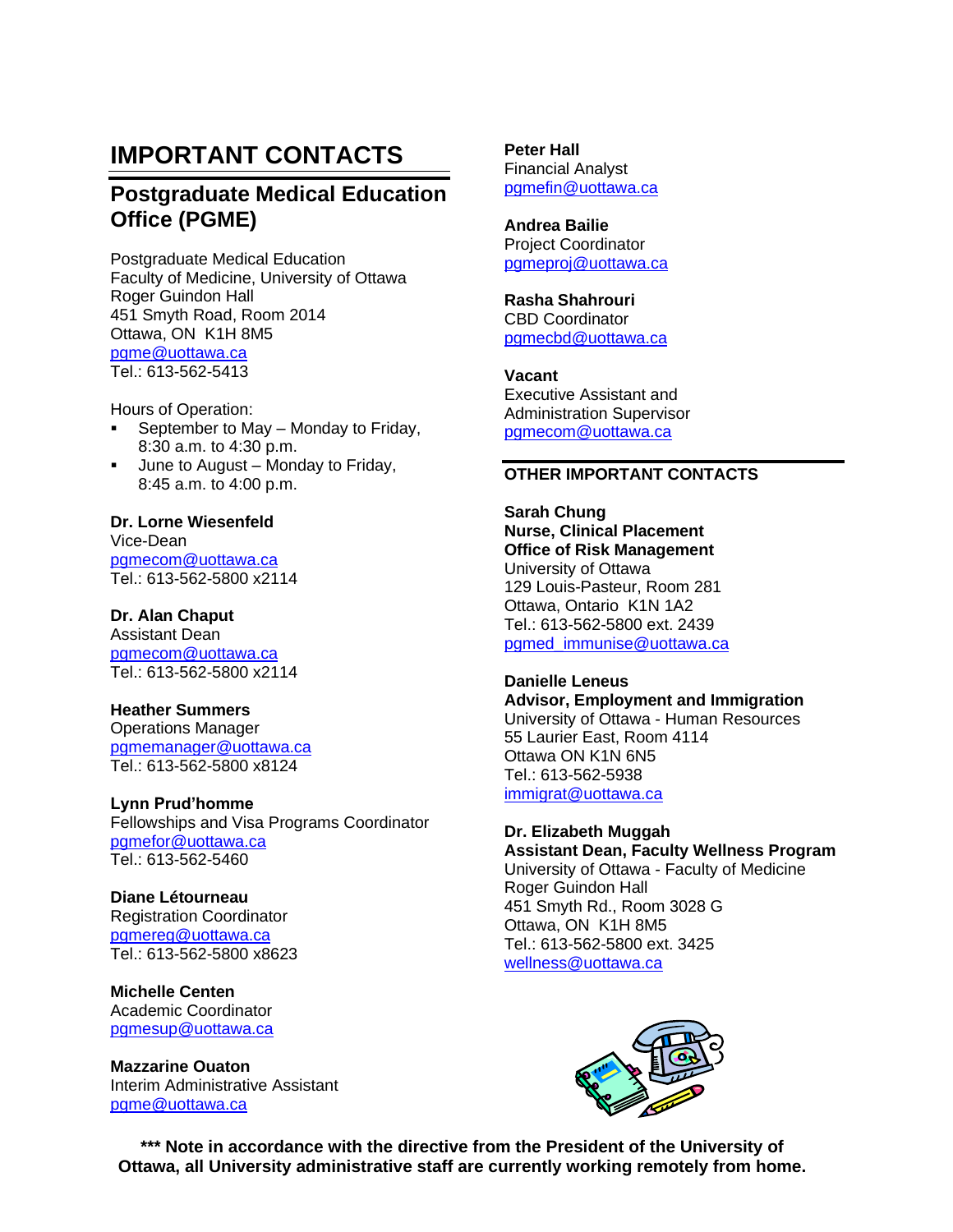### **THE POSTGRADUATE MEDICAL EDUCATION PROGRAM**

### **Academic Year**

In Canada, the Postgraduate Medical Education (PGME) academic year runs from July 1<sup>st</sup> to June 30<sup>th</sup>. Upon successful completion of each year of training, you will be provided with a Letter of Appointment (LOA) and will be asked to re-enroll for the following year. You will **not** be automatically enrolled for the duration of your PGME training program. Please note that an LOA will never go beyond June 30 even if you are off-cycle (e.g. start date of January).

### **Rotation Schedules**

Each academic year consists of 13 rotation blocks, each of which is four weeks in duration. All **residents** at all levels change to a new rotation on the same day. Your Program Director or Hospital Representative makes all arrangements regarding your rotations.

Please refer to the following website to obtain rotation schedule dates:

[http://med.uottawa.ca/postgraduate/current](http://med.uottawa.ca/postgraduate/current-trainees/rotation-schedules)[trainees/rotation-schedules.](http://med.uottawa.ca/postgraduate/current-trainees/rotation-schedules)

### **Privileges with The Ottawa Hospital**

If you are appointed as a **Clinical or Research Fellow** at The Ottawa Hospital (TOH), your program is required to apply for your hospital privileges with the medical affairs office. Please verify with your Program Administrator (PA) that all is in order prior to beginning your training: [https://med.uottawa.ca/postgraduate/progra](https://med.uottawa.ca/postgraduate/programs/specialty-programs) [ms/specialty-programs.](https://med.uottawa.ca/postgraduate/programs/specialty-programs)

### **Pre-Entry Assessment Program**

To obtain an unrestricted postgraduate medical education certificate of registration (educational license) from the College of Physicians and Surgeons of Ontario (CPSO), International Medical Graduates (IMGs), who did not enter through CaRMS, are required to undergo a Pre-Entry Assessment Program (PEAP). The PEAP is an assessment process that evaluates IMGs to determine whether they can function at the appointed level of training. It is normally between four to twelve weeks in duration. The assessment is to take place in a supervised clinical, multidisciplinary environment where there is patient input on an ongoing basis. Assessors are to ensure that the candidate is: mentally competent to practice medicine; able to practice with decency, integrity and honesty in accordance with the law; have sufficient knowledge, skill and judgment to engage in postgraduate medical training; can communicate effectively and display an appropriate professional attitude. For further information regarding the PEAP, please consult the Council of Ontario Universities website at [https://cou.ca/reports/peap](https://cou.ca/reports/peap-policy/)[policy/.](https://cou.ca/reports/peap-policy/)

### **Evaluation**

All trainees will receive formative and summative assessments of their performance through objective tests as well as performance assessments through In-Training Evaluations Reports (ITERs).

Postgraduate medical trainees registered with the Faculty of Medicine at the University of Ottawa have the right to appeal when their performance has been judged unsatisfactory. Trainees may appeal a nonreappointment, dismissal, non-promotion, suspension, rotation failure, or recommendations for remediation and probation.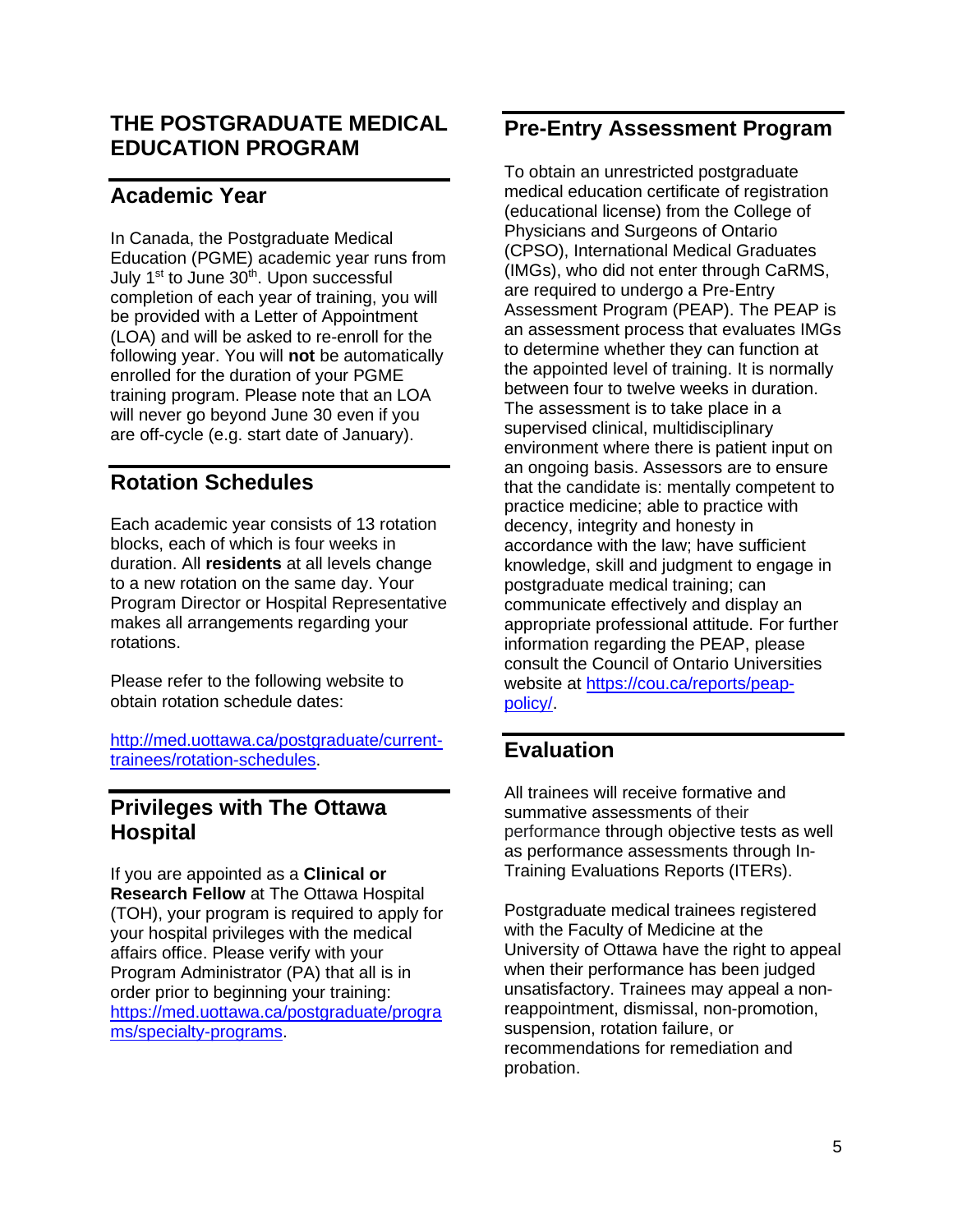The *Appeal Mechanism* can be found on our website at:

[https://www.uottawa.ca/administration-and](https://www.uottawa.ca/administration-and-governance/senate/committees/senate-appeals-committee/procedure-for-an-appeal-to-the-senate-appeals-committe)[governance/senate/committees/senate](https://www.uottawa.ca/administration-and-governance/senate/committees/senate-appeals-committee/procedure-for-an-appeal-to-the-senate-appeals-committe)[appeals-committee/procedure-for-an](https://www.uottawa.ca/administration-and-governance/senate/committees/senate-appeals-committee/procedure-for-an-appeal-to-the-senate-appeals-committe)[appeal-to-the-senate-appeals-committe.](https://www.uottawa.ca/administration-and-governance/senate/committees/senate-appeals-committee/procedure-for-an-appeal-to-the-senate-appeals-committe)

### **Completion of Training Certificate**

Your PA will be responsible to submit the required paperwork to the PGME Office confirming your end date closer to completion of your training. We will then provide your PA with a certificate to confirm successful completion of the educational objectives, two to four weeks before the end of training. The certificate will be signed by the Program Director/Fellowship Director as well as the Dean of the Faculty of Medicine.



### **Competency-Based Medical Education**

uOttawa is already well on the way to implementing Competency-Based Medical Education (CBME) **resident** education.

CBME is an outcomes-based approach that involves identifying the abilities required of physicians and then designing the curriculum to support the achievement and assessment of these predefined competencies. This paradigm defies the assumption that competence is achieved based on time spent on rotations and instead requires residents to demonstrate their competence.

More information can be found at the following website: [https://med.uottawa.ca/postgraduate/tools](https://med.uottawa.ca/postgraduate/tools-and-resources/cbme)[and-resources/cbme.](https://med.uottawa.ca/postgraduate/tools-and-resources/cbme)

### **Code of Ethics**

Members of the Faculty of Medicine have a commitment to uphold the highest standards of ethical and professional behaviour consistent with the values of the University of Ottawa and with the values of the medical profession as exemplified in the Code of Ethics of the Canadian Medical Association (CMA). The *Standards of Ethical and Professional Behaviour* can be found on our website at:

[https://med.uottawa.ca/postgraduate/govern](https://med.uottawa.ca/postgraduate/governance/policies) [ance/policies.](https://med.uottawa.ca/postgraduate/governance/policies)

### **Mandatory Academic Symposiums**

The PGME Office offers an Academic Symposia Series and attendance is **mandatory for residents**. Fellows are welcome to attend upon registration. Symposia topics include the following: Intimidation & Harassment, Physicians Health & Wellness, CPSO, Residents as Teachers, etc. Please note that the 2021- 2022 Symposia Series information will be posted to the website by July 1<sup>st</sup>, 2021, as its current information is from the previous academic year and curriculum.

<https://uottawacpd.eventsair.com/pgme/>

### **Remuneration/Pay Scale**

In Ontario, the Professional Association of Residents of Ontario/Council of Academic Hospitals of Ontario (PARO/CAHO) Agreement stipulates that, "all **residents** whose source of funding is a foreign government, shall be paid in accordance with the terms and provisions of this agreement". The agreement can be found on the PARO website at:

[http://www.myparo.ca/your-contract/.](http://www.myparo.ca/your-contract/)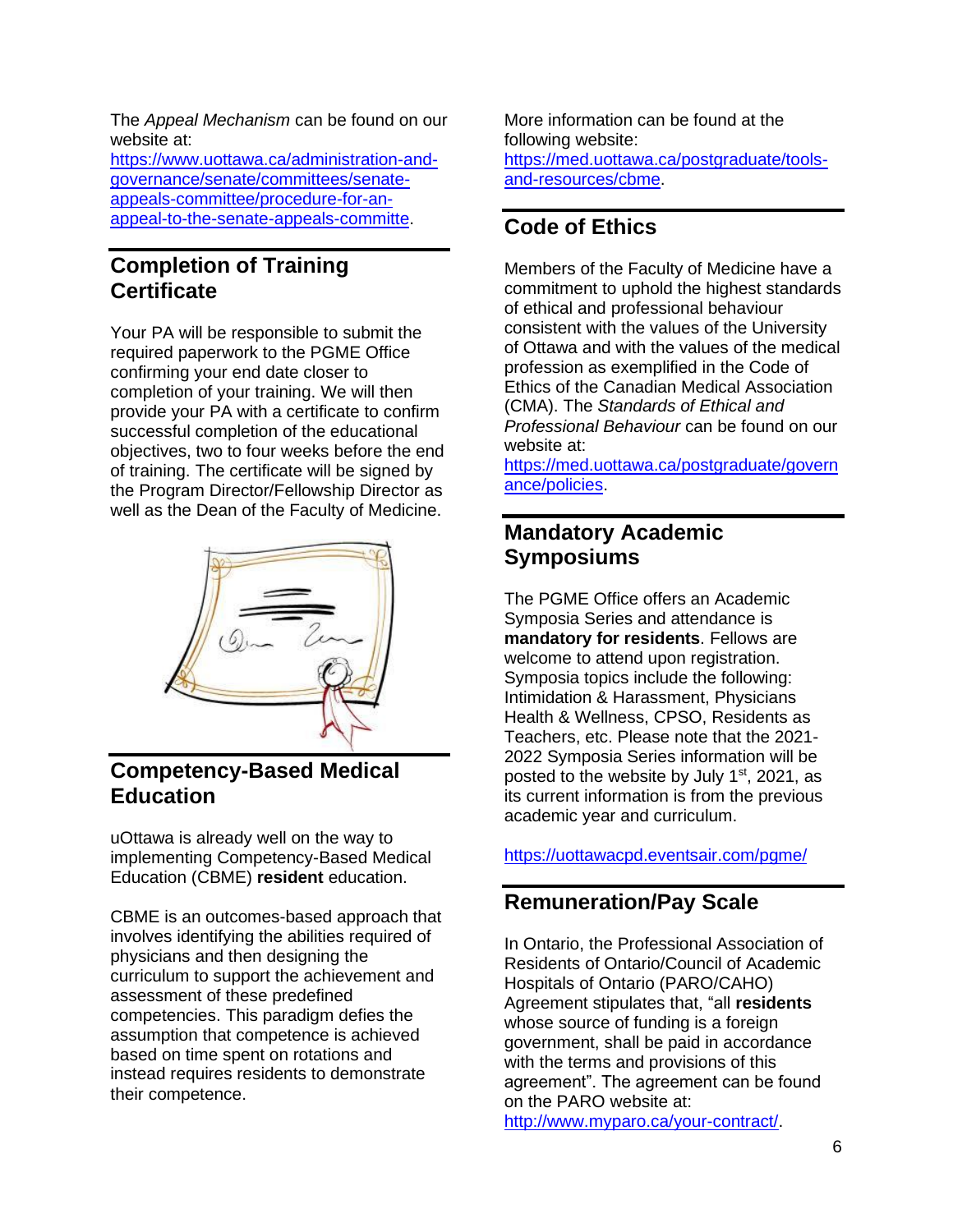The Scale of Remuneration can be found at the following page: [http://www.myparo.ca/starting](http://www.myparo.ca/starting-residency/#salary-and-benefits)[residency/#salary-and-benefits.](http://www.myparo.ca/starting-residency/#salary-and-benefits)

Note that Fellows do NOT have a union and the information above does not apply. Please contact your sponsor, or if paid by a hospital here in Ottawa, contact your program administrator, for salary arrangements.

### **Policy for Religious Holidays**

The PGME Office holds a strict policy for taking time off for religious holidays. As a resident or fellow, you may only take religious holidays that correspond to your particular faith. For example, you are not permitted to take both Christmas holidays and Eid holidays.

Trainees must request in writing, time off for religious holidays at least 4 weeks prior to the absence. This will be accommodated whenever possible, provided that staffing levels permit and patient care responsibilities are being met.

For further information, contact your program or the PGME Office.

### **Equity, Diversity and Gender**

In Canada, both men and women are treated equally with respect and dignity. Both genders are well represented in all occupations and have equal rights.

The Office of Equity, Diversity and Inclusion has established policies to ensure equity within the Faculty. In particular, to promote the integration of women into the Faculty and to promote women's health in medical and graduate education, research and clinical service.

You may wish to visit their website for more details: [https://med.uottawa.ca/professional](https://med.uottawa.ca/professional-affairs/office-equity-diversity-and-inclusion)[affairs/office-equity-diversity-and-inclusion](https://med.uottawa.ca/professional-affairs/office-equity-diversity-and-inclusion) Please direct any personal inquiries to:

Dr. Catherine Tsilfidis Assistant Dean, Office of Equity, Diversity and Inclusion University of Ottawa [edifom@uottawa.ca](mailto:edifom@uottawa.ca) Tel.: 613-562-5800 ext.8507

### **Canadian Beliefs**

Canadians are diverse in their beliefs representing all religious beliefs and cultural practices.

Listed below are prayer rooms located at our teaching hospitals:

- Civic Campus: Main floor, Lobby C, next to the Cafeteria
- General Campus: Ground floor, close to Human Resources
- CHEO: 3<sup>rd</sup> floor, beside Surgery waiting room
- Rehabilitation Centre: 2<sup>nd</sup> Floor, near cafeteria
- Riverside Campus: Main floor, close to the Human Resources.

### **Extending the End Date of the Work Permit (Employment Authorization)**

The official work permit document will be issued at the airport where you first land in Canada or the land border you used to enter Canada. The expiry date will be indicated on the work permit. **You must apply for an extension before the expiry of your work permit, if required.**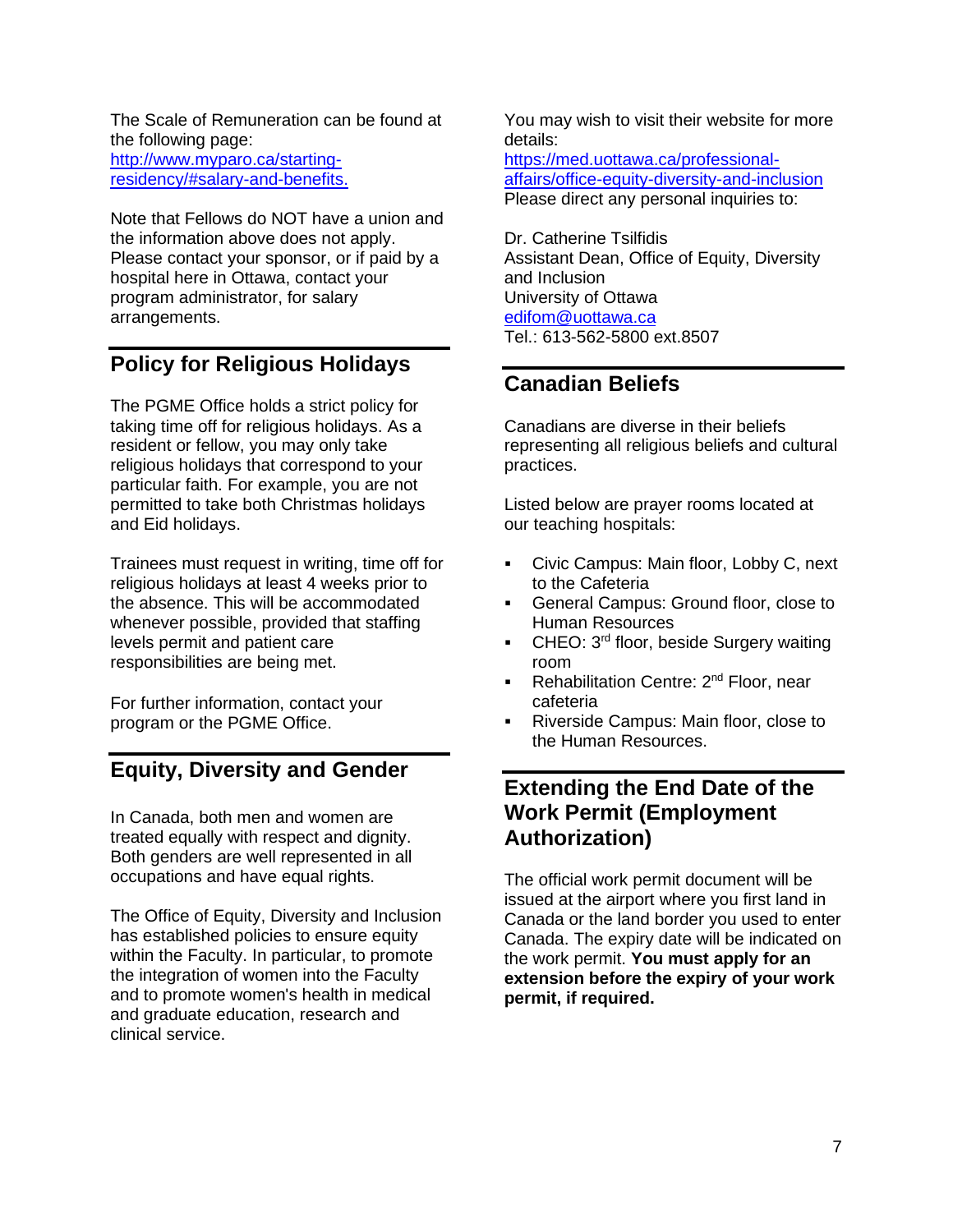

All extensions must be authorized by the Fellowships and Visa Programs Coordinator, Mrs. Lynn Prud'homme.

In order to apply for

an extension or renewal, your Program Administrator must submit a request to the PGME Office. Our International Employment and Immigration Office will then obtain and send to you by email the documents required to apply for extension (College of Physicians and Surgeons of Ontario-Letter of Eligibility and Labour Market Impact Assessment (LMIA) Exemption number).

\*Should you require additional information or an application package, visit the website for the Department of Immigration, Refugees and Citizenship Canada (IRCC) at: [http://www.cic.gc.ca/english/information/appl](http://www.cic.gc.ca/english/information/applications/extend-worker.asp) [ications/extend-worker.asp.](http://www.cic.gc.ca/english/information/applications/extend-worker.asp)

You may also contact their Call Centre at 1-888-242-2100 (toll free call anywhere in Canada).

*Please be advised that effective September 1, 2010, the LMIA is no longer required to apply for a temporary foreign medical resident, clinical fellow or medical research fellow. However, you will still require a work permit from IRCC in order to train in Canada. Visit website below for more information.* 

*[http://www.cic.gc.ca/English/resources/m](http://www.cic.gc.ca/English/resources/manuals/bulletins/2010/ob230.asp) [anuals/bulletins/2010/ob230.asp](http://www.cic.gc.ca/English/resources/manuals/bulletins/2010/ob230.asp)*

### **Canadian Social Insurance Number (SIN)**

You will be required to apply on-line for a Canadian **Social Insurance Number (SIN),**  if you don't already have one. The SIN is a nine-digit number required to work in Canada and to have access to government programs and benefits. There is no fee to apply for a SIN.

Application can only be completed upon arrival in Canada, as a copy of the work permit and proof of address is required.

[https://www.canada.ca/en/employment](https://www.canada.ca/en/employment-social-development/services/sin/applicants-guide.html)[social-development/services/sin/applicants](https://www.canada.ca/en/employment-social-development/services/sin/applicants-guide.html)[guide.html](https://www.canada.ca/en/employment-social-development/services/sin/applicants-guide.html)

For further details on the City of Ottawa – Client Services, please visit: [https://ottawa.ca/en/client-services.](https://ottawa.ca/en/client-services)

# **ENROLLMENT**

### **University Enrollment at the Faculty of Medicine**

You are required to enroll on-line with the University of Ottawa on an annual basis and pay registration fees, currently set at \$840 (effective July 1, 2021). Note that this fee should be paid only once you arrive in Canada, before starting your training. Please ensure to pay all fees upon enrollment. DO NOT wait for an invoice.

If you begin your program off-cycle (i.e. other than July 1), you will be required to pay the enrollment fee before the beginning of your training and then for every academic year (July 1) thereafter, until completion of training. As well, in order to maintain your university appointment, an enrollment fee is charged to trainees who are (or will be) on a leave of absence.

If you complete your training off-cycle (e.g. August 31 or December 31), you can apply for a refund for the months not enrolled for the rest of that academic year. See details on registration fee refunds at the following link:

[https://med.uottawa.ca/postgraduate/current](https://med.uottawa.ca/postgraduate/current-trainees/registration/registration-fee-refund-request) [-trainees/registration/registration-fee-refund](https://med.uottawa.ca/postgraduate/current-trainees/registration/registration-fee-refund-request)[request.](https://med.uottawa.ca/postgraduate/current-trainees/registration/registration-fee-refund-request)

*\*If sponsored by the Saudi Arabian Cultural Bureau, the fee will be paid directly by your sponsor. Please ignore any invoices received.*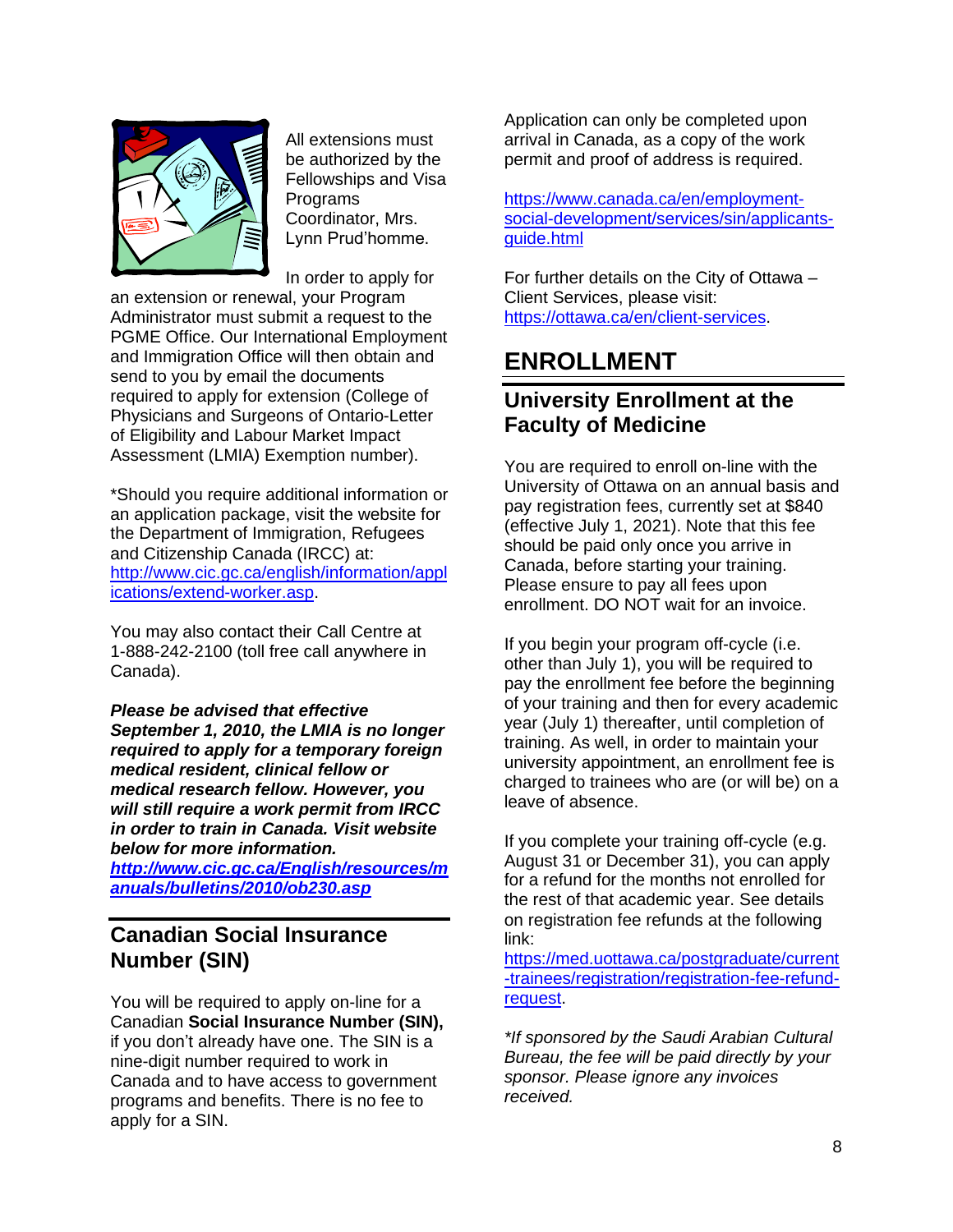### **College of Physicians and Surgeons of Ontario (CPSO) - Certificate of Registration**

This is the organization that issues licenses to practice medicine. All doctors in Ontario must be members of the College in order to complete **clinical** duties. It is your responsibility to apply for an **Educational Certificate of Registration** (license) to train with the University of Ottawa. The license will be required to start your PEAP or begin your training program. DO NOT delay. Apply immediately as it can take six months to process. A number of other supporting documents must be sent to CPSO directly by the Source Organization, including medical school transcript, and evidence of standing.

**Please use your PA's (program's) mailing address as your work address when filling out the application.**

**You will be required to update your work address with CPSO as soon as you have this information. Please note that your work address is available to the public on the CPSO website and is commonly used by patients, health care professionals and patients' insurance companies. DO NOT use the uOttawa PGME mailing address.**

Ensure to check the status of your CPSO application online regularly to make sure that your file is complete. Please note that your educational certificate of registration must be renewed annually and must always be active during clinical training with the Postgraduate Medical Education Office at the University of Ottawa.

Hours of Operation: Monday to Friday, 8 a.m. to 5 p.m.

Direct inquiries to: Email: [inquiries@cpso.on.ca](mailto:inquiries@cpso.on.ca) Tel.: 416-967-2617 or 1-800-268-7096 (Toll free within Ontario only)

For further details and to complete the application, visit the CPSO website: [http://www.cpso.on.ca.](http://www.cpso.on.ca/)

Address: 80 College Street Toronto, Ontario M5G 2E2

### **Canadian Medical Protective Association (CMPA)**

CMPA coverage (medical liability protection) is MANDATORY for all Ontario postgraduate residents and clinical fellows. You will not be able to start your PEAP or begin training unless you have coverage. Contact the CMPA or visit their website for a membership application.

Hours of Operation: Monday to Friday, 8:30 am to 4:30 pm

Direct inquiries to: Email: [inquiries@cmpa.org](mailto:inquiries@cmpa.org) Tel.: 613-725-2000 or 1-800-267-6522 Fax: 613-725-1300 or 1-877-763-1300

For further details visit the CMPA website: [https://www.cmpa-acpm.ca/.](https://www.cmpa-acpm.ca/)

Mailing address: Canadian Medical Protective Association P.O. Box 8225 Station "T" Ottawa, ON K1G 3H7

Courier/street address: 875 Carling Avenue Ottawa, ON K1S 5P1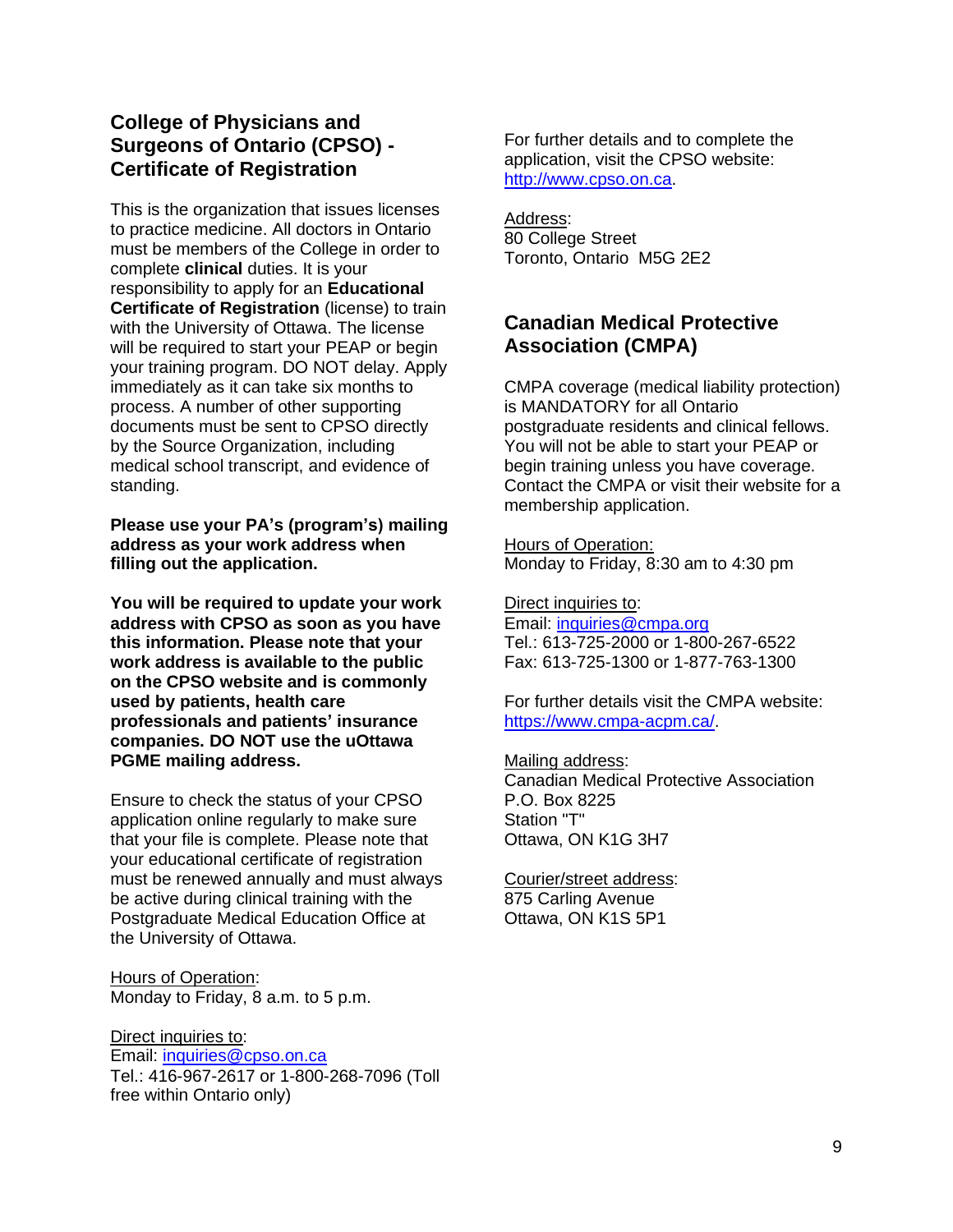

### **Immunization Requirements**

Your complete immunization record is required before you begin your program of study. Please ensure that they are submitted to the Office of Risk Management and

updated on a yearly basis. *IMPORTANT! You will not be able to start your training until your immunization record is submitted and declared up-to-date by the Risk Management Nurse Advisor.*

The policy and forms can be accessed via our website at:

[http://med.uottawa.ca/postgraduate/current](http://med.uottawa.ca/postgraduate/current-trainees/registration/immunization-requirements)[trainees/registration/immunization](http://med.uottawa.ca/postgraduate/current-trainees/registration/immunization-requirements)[requirements.](http://med.uottawa.ca/postgraduate/current-trainees/registration/immunization-requirements)

You will receive instructions from the Office of Risk Management; wait until you receive information before taking any action.

### **[Vulnerable Sector Screening \(VSS\)](http://www.medicine.uottawa.ca/postgraduate/assets/documents/2013-2014_Initial-Registration_Kit/EN/Criminal_%20record_check_vulnerable_sector_verification_CPIC2010.pdf)**

A Vulnerable Sector Police Record Check is mandatory for all new trainees. Trainees living outside Canada must provide an original VSS or equivalent to cover your last five years of residency. This must be completed before leaving your country to avoid complications. If a letter is required by your local police department in order to complete the check, please request it from the Office of Risk Management by email at: [CPRM@uottawa.ca.](mailto:CPRM@uottawa.ca) Note that an official notarized translation is required if the original document is not in English or French. You will be required to submit the original(s) once you arrive. DO NOT mail. Details can be found at: [http://www.uottawa.ca/services/ehss/CPRM-](http://www.uottawa.ca/services/ehss/CPRM-PoliceChecks.html)

[PoliceChecks.html.](http://www.uottawa.ca/services/ehss/CPRM-PoliceChecks.html)

### **Student Identification Card**

Student identification cards (with photo) are required to access valuable uOttawa services such as the library, to gain access to sports facilities and to make use of a variety of student services. It may also be required as identification when doing electives in rural communities.

Upon arrival, you can apply for the card [online](https://www.uottawa.ca/uottawacard/get-a-card/order-uottawa-card-online) at the link below. You will be required to pick it up, in-person, at the [uOttawa Card](https://www.uottawa.ca/uottawacard/)  [Services,](https://www.uottawa.ca/uottawacard/) 85 University Private, Room 104, Ottawa.

#### [https://www.uottawa.ca/uottawacard/get-a](https://www.uottawa.ca/uottawacard/get-a-card/order-uottawa-card-online)[card/order-uottawa-card-online](https://www.uottawa.ca/uottawacard/get-a-card/order-uottawa-card-online)

When completing the online form, you must choose "Ottawa" as your Campus.

Cards are automatically renewed with each subsequent registration. You must keep your card for the duration of your studies at the University of Ottawa.

# *HEALTH CARE*

The University of Ottawa requires that you have personal health coverage for the entire duration of your education.

### **Ontario Health Insurance Plan (OHIP)**

As a resident or fellow (paid-learner), you are eligible for free health insurance for you and your spouse/children under the Ontario Health Insurance Plan (OHIP). OHIP states that you qualify for their health insurance if,

"you are in Ontario on a valid work permit and are working full-time in Ontario, for an Ontario employer, for at least six months."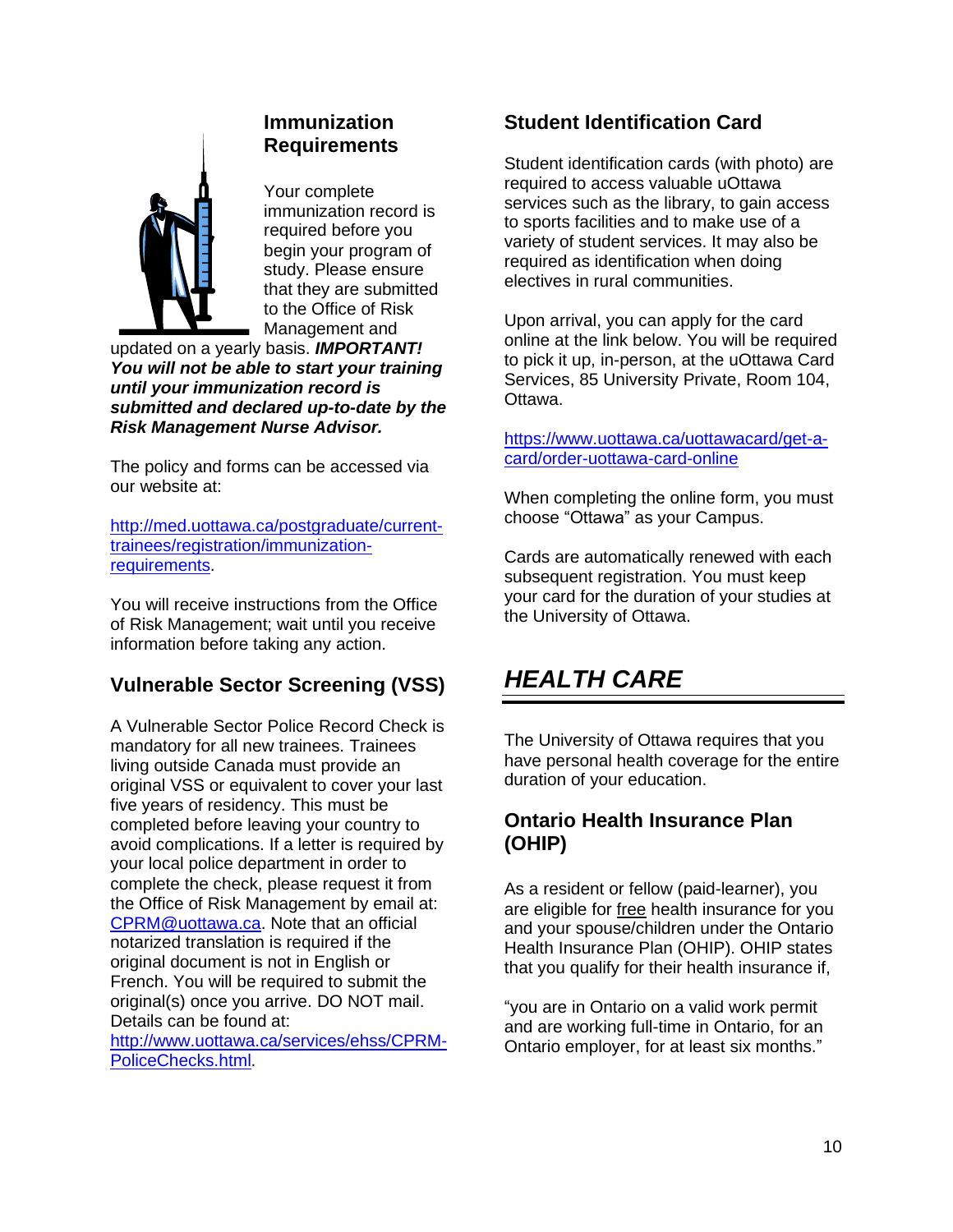**Due to COVID-19, the Government of Ontario has waived the usual threemonth waiting period for foreign workers to be eligible for OHIP. They will also cover the cost of COVID-19 services while you are uninsured.**

**You will be required to apply for OHIP, via email at [OERC@ontario.ca,](mailto:OERC@ontario.ca) as soon as you arrive.** Below is a list of documents you will need to include in the email:

-Registration for Ontario Health Insurance Coverage form for each family member. [\(https://www.ontario.ca/page/apply-ohip](https://www.ontario.ca/page/apply-ohip-and-get-health-card#section-3)[and-get-health-card#section-3\)](https://www.ontario.ca/page/apply-ohip-and-get-health-card#section-3) -passport(s)

-permit(s) (work, study, visitor) -letter from PGME office confirming full-time employment and Ottawa address.

Upon arrival, the PGME Office will provide you with the letter required for OHIP, attesting to the length of your stay and confirming your Ontario mailing address.

If you don't yet have a mailing address once you arrive, you will be required to obtain and pay for the University Health Insurance Plan. You can find details in the following section.

Direct OHIP inquiries to: Tel.[:1-866-532-3161](tel:+18665323161)

For further details, visit the Government of Ontario website: [http://www.health.gov.on.ca/en/public/progra](http://www.health.gov.on.ca/en/public/programs/ohip/) [ms/ohip/](http://www.health.gov.on.ca/en/public/programs/ohip/)

Note that OHIP cards are valid for the duration of one's work permit. If your work permit expires before the completion of your training and you need to remain in Ottawa to complete it, you need to apply for the renewal of your work permit. Once you receive your renewed work permit, you will need to re-apply for OHIP.

**N.B. This health insurance plan does** *not cover dental care nor prescriptions.*

### **University Health Insurance Plan (UHIP)**

University Health Insurance Plan (UHIP) is a **compulsory** insurance plan for international trainees, who have not yet obtained coverage from the Ontario Health Insurance Plan or another UHIP approved / equivalent health plan. UHIP covers medical and hospital expenses during your stay in Canada and standard medical visits. It also helps you obtain certain medical devices, as needed, such as wheelchairs, hearing aids, etc.

#### **Enrollment for UHIP must be completed with the uOttawa Human Resources via the PGME Office, Mrs. Lynn Prud'homme.**

The UHIP monthly fee structure for the period from September 1, 2020 to August 31, 2021 is shown below (includes taxes):

- Single \$60.00
- Couple \$120.00
- Family (3 or more individuals) \$180.00

For further details, please visit: [http://www.uhip.ca.](http://www.uhip.ca/)

The minimum UHIP coverage period is one month.

#### *IMPORTANT:*

*Outside the periods of UHIP/OHIP insurance coverage, you are ENTIRELY RESPONSIBLE for obtaining appropriate health insurance, for your own protection and that of your dependents. Hospital or medical expenses can be onerous if not covered.* 

*We strongly advise that you obtain a secondary insurance policy to cover the dates that you are not covered by UHIP.*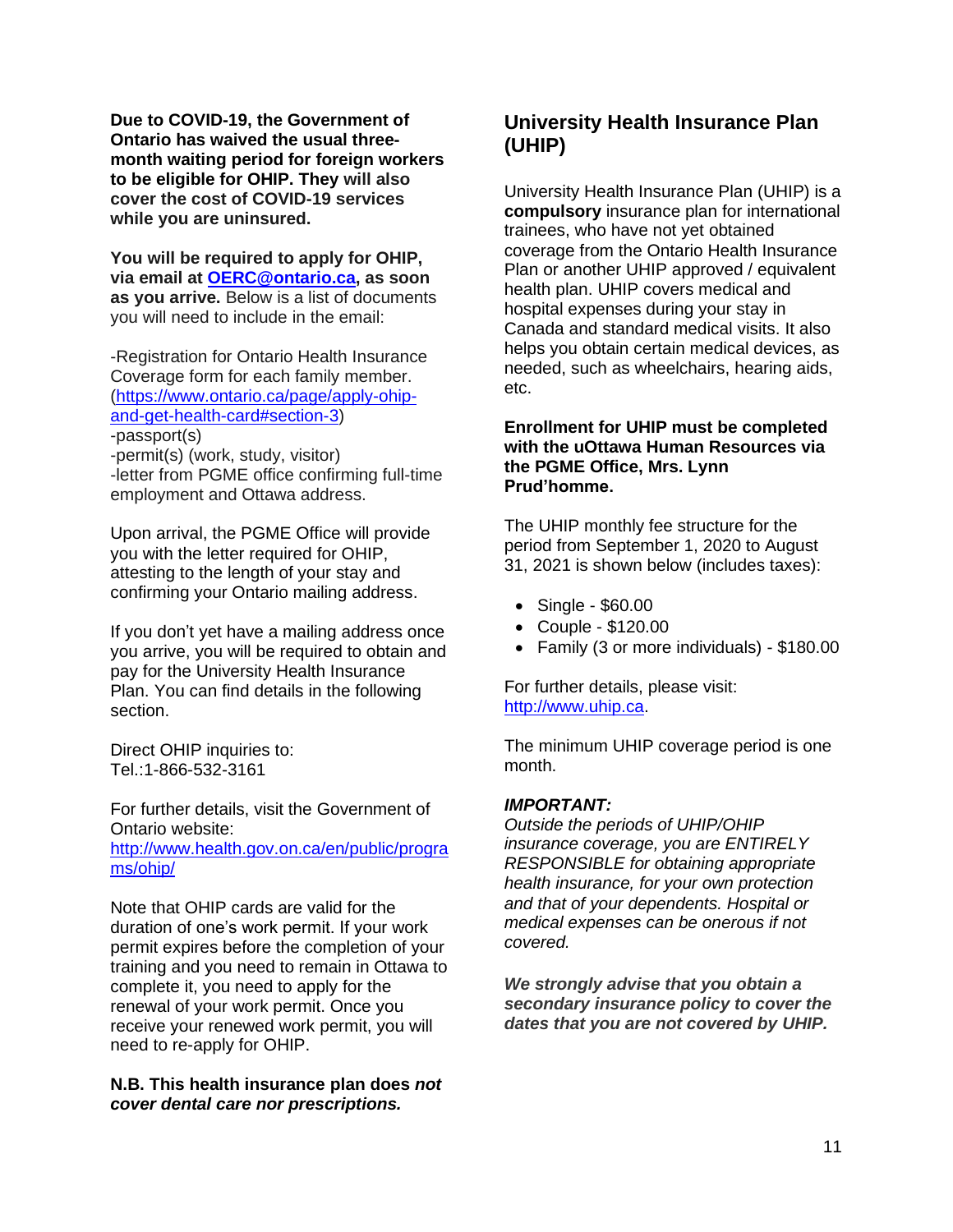Note: Foreign fellows are not eligible for PARO benefits and therefore may not receive the supplemental health insurance, nor the life and disability insurance that residents receive.

Below are forms of insurance available to foreign fellows, at an additional cost:

#### **1) Extended Health and Dental Insurance**

**Benefits** can be purchased through a group benefit plan. Fellows can contact our advisor Rob Kimball directly (see his contact information below) to discuss the options and purchase coverage available.

Rob Kimball, Senior Financial Advisor Selectpath Benefits & Financial Tel: 519-675-1177 or 1-888-327-5777 x112 Email: [rob@selectpath.ca](mailto:rob@selectpath.ca) [www.selectpath.ca](http://www.selectpath.ca/)

**2) Life Insurance** is also available through a group plan. The contact for this is also Rob Kimball.

**3) Disability Insurance** can be purchased through a group plan available from the Ontario Medical Association (OMA). This may be particularly relevant for those trainees doing procedures at risk for blood born pathogen contamination. More information is available at: [http://www.omainsurance.com/Products/pag](http://www.omainsurance.com/Products/pages/Disability-Insurance.aspx) [es/Disability-Insurance.aspx.](http://www.omainsurance.com/Products/pages/Disability-Insurance.aspx)

- Trainees must become members of OMA to qualify.

- On application must indicate enrolled in a postgraduate program (fellowship); intend to change country of residence upon completion and indicate which country.

#### **Travel Medical Insurance**

If you travel outside of Ontario or outside of Canada, it is possible to obtain a Travel Medical Insurance. You may consult the Travel Medical Insurance list suggested to you below:

UHIP <https://uhip.ca/Enrollment/PlanDetails#toc6>

Manulife: [http://www.coverme.com/products/travel](http://www.coverme.com/products/travel-insurance.jsp)[insurance.jsp](http://www.coverme.com/products/travel-insurance.jsp)

Travel Guard <https://www.travelguard.ca/travel-insurance>

Blue Cross Canada [http://www.bluecross.ca/en/products/travel](http://www.bluecross.ca/en/products/travel-coverage.html)[coverage.html](http://www.bluecross.ca/en/products/travel-coverage.html)

Guard.Me International Insurance <https://www.guard.me/>

### **Well-Being Program for Physicians in Training**

This program is designed specifically to assist you as a resident or fellow in preventing and managing personal, medical or academic problems if and when they may arise. Confidentiality and discretion is guaranteed.

Questions may be directed to:

Dr. Elizabeth Muggah Director, Wellness Program University of Ottawa - Faculty of Medicine [wellness@uottawa.ca](mailto:wellness@uottawa.ca) Tel.: 613-562-5800, extension 8507 For further details, visit the Faculty Wellness Program website: [http://www.med.uottawa.ca/wellness/eng/ind](http://www.med.uottawa.ca/wellness/eng/index.html) [ex.html.](http://www.med.uottawa.ca/wellness/eng/index.html)

You may also address any important issues to the Fellowships and Visa Programs Coordinator, Mrs. Lynn Prud'homme at the PGME Office

(for contact information see page 4).

#### **Find a Family Doctor**

A family doctor is also called **general practitioner (GP)**. Family doctors are usually the first doctors to diagnose and treat most medical problems. If you need to see a specialist doctor, usually, you need a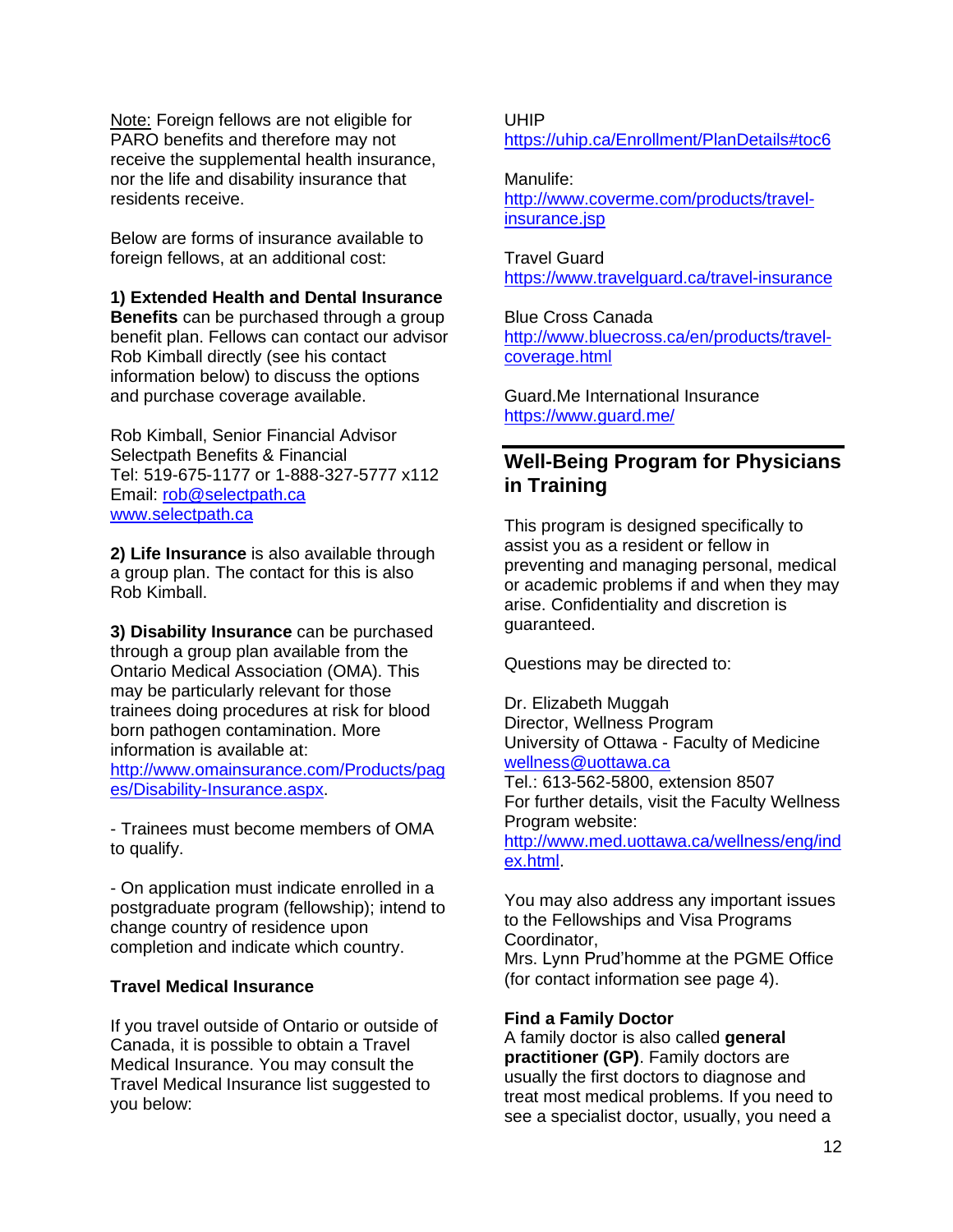family doctor to refer you. Family doctors also order laboratory and other tests. If you would like to have a family doctor during your stay here in Ottawa, you can register with the uOttawa Health Services at the link below.

#### <https://www.uottawa.ca/health/register>

300-100 Marie Curie Pvt Ottawa, ON K1N 6N5 Tel.: 613-564-3950

Monday to Friday, 8 a.m. to 8 p.m. Saturday and Sunday: 10 a.m. to 2 p.m.

#### **Benefits**

-Consistent health care provider on campus -Shortened wait time -Access to allied health professionals and mental health services -Access to special programs (dietitian, smoking cessation, etc.)

#### **Walk-In Clinic**

Another option would be to go to a walk-in clinic. You don't need an appointment. Most clinics are open in the evening and on weekends.

You need to take your health card (UHIP/OHIP) with you. The downfall is that you may not be able to see the same doctor every time you go to a clinic. You may also have to wait to see a doctor or nurse, if there are other patients ahead of you (firstcome first-serve basis).

The largest regional provider is Appletree Medical Clinic with offices all over the city. Please visit their website below for current wait times, locations and more information. [https://www.appletreemedicalgroup.com](https://www.appletreemedicalgroup.com/)

In case of emergency, always dial 911.

# **GENERAL INFORMATION**

### **Accommodation**

For information on accommodations, we invite you to visit the following Web pages.

University of Ottawa. <http://www.uottawa.ca/housing/>

High-rise apartment located right beside the General Hospital and the Children's Hospital of Eastern Ontario (CHEO). [http://www.lavantagesuites.ca](http://www.lavantagesuites.ca/)

Short-term accommodations provided by the Ottawa Hospital, Civic Campus. [http://www.hopitalottawa.on.ca/wps/portal/B](http://www.hopitalottawa.on.ca/wps/portal/Base/TheHospital/PatientsAndVisitors/PlanningYourStay/WhereToStay/InternsResidence) [ase/TheHospital/PatientsAndVisitors/Planni](http://www.hopitalottawa.on.ca/wps/portal/Base/TheHospital/PatientsAndVisitors/PlanningYourStay/WhereToStay/InternsResidence) [ngYourStay/WhereToStay/InternsResidence](http://www.hopitalottawa.on.ca/wps/portal/Base/TheHospital/PatientsAndVisitors/PlanningYourStay/WhereToStay/InternsResidence)

Short-term accommodations through Airbnb for healthcare providers. <https://www.airbnb.ca/covid19relief-guests>

Other sites.

http:/[/www.Medshousing.com](http://www.medshousing.com/)

[http://www.kijiji.ca/b-real](http://www.kijiji.ca/b-real-estate/ottawa/c34l1700185)[estate/ottawa/c34l1700185](http://www.kijiji.ca/b-real-estate/ottawa/c34l1700185)

[http://www.prop2go.com/SearchApartmentR](http://www.prop2go.com/SearchApartmentResults.aspx?type=Apartments_for_Rent&city=Ottawa) [esults.aspx?type=Apartments\\_for\\_Rent&city](http://www.prop2go.com/SearchApartmentResults.aspx?type=Apartments_for_Rent&city=Ottawa) [=Ottawa](http://www.prop2go.com/SearchApartmentResults.aspx?type=Apartments_for_Rent&city=Ottawa)

### **Computer Services**

As a full-time University of Ottawa student, you have free access to the computers located in the Health Sciences Library at Roger Guindon Hall (RGN).

For details on hours of operation or contact information, please see Appendix II.

uoZone is the portal to access on-line student services including the following: your free email account, obtaining a financial statement of your student account,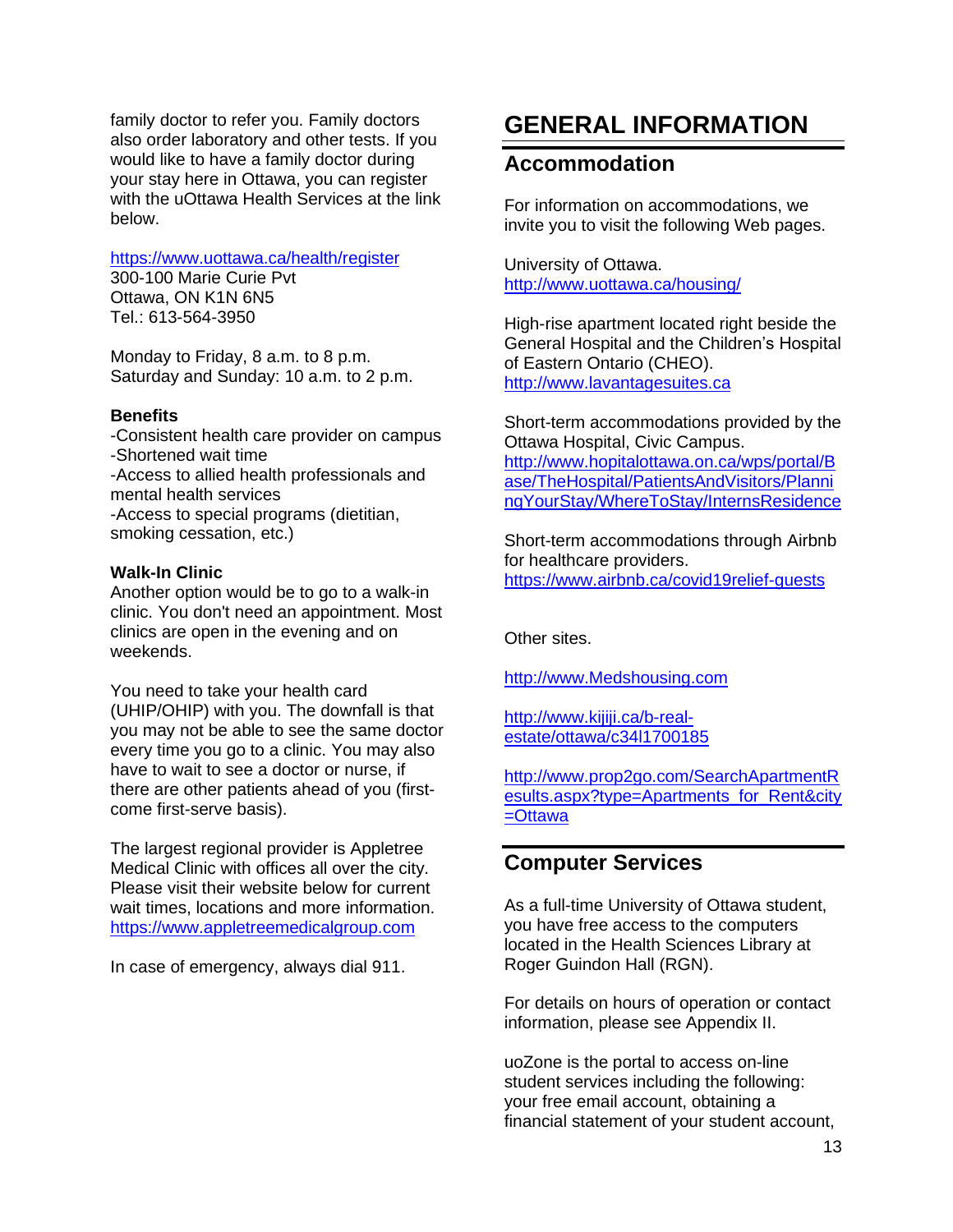printing tax forms, and many other services. **Your credentials to access the uoZone/InfoWeb service will be sent to you by the Faculty of Medicine – Medtech Team shortly.**

<https://www.uottawa.ca/en/students>

Because the University of Ottawa PGME Office and your program have important information to relay to you, it is mandatory to activate and monitor your uOttawa email address. If you prefer to have mail sent to a different email address, simply go to your University e-mail account and have your university mail forwarded to another e-mail account

[\(https://support.google.com/mail/answer/109](https://support.google.com/mail/answer/10957?hl=en) [57?hl=en\)](https://support.google.com/mail/answer/10957?hl=en).

Should you encounter difficulties accessing uoZone or your e-mail account, please contact the Faculty of Medicine's Information Technology Services by completing a service request form on-line. [https://med.uottawa.ca/information](https://med.uottawa.ca/information-management/help-form)[management/help-form](https://med.uottawa.ca/information-management/help-form)

Address: 451 Smyth Road, Room 3028 Ottawa, Ontario K1H 8M5.

You may wish to visit their website for more details: [https://med.uottawa.ca/information-](https://med.uottawa.ca/information-management/)

[management/.](https://med.uottawa.ca/information-management/)

### **Ottawa and the Canadian Culture**

If you are interested in finding out about Ottawa and the Canadian culture, here are a few websites that may be of an interest to you.

City of Ottawa: <http://www.ottawa.ca/>

Ottawa Climate: [https://www.theweathernetwork.com/ca/wea](https://www.theweathernetwork.com/ca/weather/ontario/ottawa) [ther/ontario/ottawa](https://www.theweathernetwork.com/ca/weather/ontario/ottawa)

Ottawa Start: http:/[/www.ottawastart.com](http://www.ottawastart.com/)

Government of Canada: <https://www.canada.ca/en.html>

### **Transportation**

Public Transit (Bus): http:/[/www.octranspo.com](http://www.octranspo.com/)

uPass

The uPass provides unlimited travel, at a low-cost, on Ottawa/Gatineau public transportation system. This includes all OC Transpo (Ottawa) and STO (Gatineau) transit routes; including the O-Train and future light rail (LRT). Please note that purchasing this pass is not mandatory for postgraduate residents and fellows. For further information or if you are interested in applying, please visit the following website [https://www.uottawa.ca/uottawacard/upass.](https://www.uottawa.ca/uottawacard/upass)

Driving Directions: <http://maps.google.ca/> or <http://classic.mapquest.com/directions>

#### Uber:

Uber is a technology platform. This smartphone application connects driverpartners and riders. When a nearby driverpartner accepts your request, your app displays an estimated time of arrival for the driver-partner heading to your pickup location. Your app notifies you when the driver-partner is about to arrive and provides information about the driver with whom you will ride, including name, vehicle type and license plate number. \*Similar to taxis but more affordable.

For more information on the Uber application and to sign up, you may consult the following website:

<https://www.uber.com/global/en/cities/ottawa/>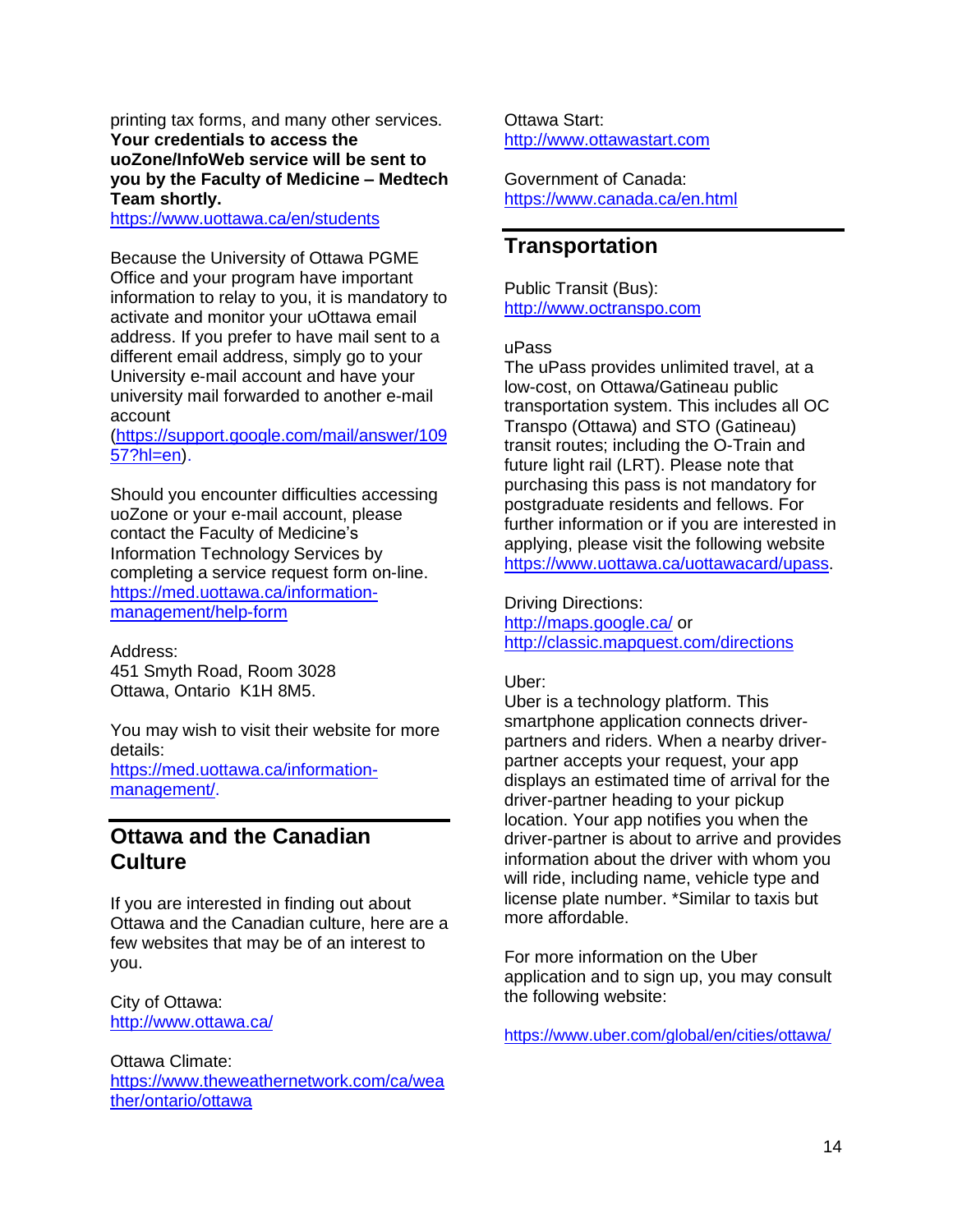#### **Taxis:**

Blue Line – 613-238-1111 Capital – 613-744-3333 West Way – 613-727-0101

#### **Free Shuttles:**

-The Ottawa Hospital Shuttle runs every 20 minutes between the General, Riverside and Civic campuses. You will receive the schedule in person.

-The University of Ottawa Shuttle runs between the uOttawa's downtown campus, Lees Campus, Saint Paul University, Roger Guindon Hall and Peter Morand. [http://www.protection.uottawa.ca/en/shuttle.](http://www.protection.uottawa.ca/en/shuttle.html) [html](http://www.protection.uottawa.ca/en/shuttle.html)

### **Driver's Licence**

In order to drive a car in the province of Ontario, you must either hold an International Driving License or an Ontario Driving License. It is illegal to operate a motorized vehicle without a license. You are required to apply for an Ontario driver's licence within 60 days of residing in Ontario, if applicable. Visit the Ontario Ministry of Transportation website for more details: [http://www.mto.gov.on.ca/english/.](http://www.mto.gov.on.ca/english/)

To schedule a driving test, visit the following Ministry of Transportation of Ontario website at [http://www.drivetest.ca](http://www.drivetest.ca/) or call 1-888-570- 6110 or 647-776-0331 for an automated phone booking line.

### **Daycare and Schooling**

If you are travelling to Ottawa with children, you may find the daycare and schooling information noted below to be useful.

#### **Daycare**

There are two types of daycare in Ottawa: licensed (can be home-based or centrebased), and non-licensed (or private). All of the information about licensed daycare is centralized, as is the waiting list for a spot. Please visit this website: [http://ottawa.ca/en/residents/social](http://ottawa.ca/en/residents/social-services/childrens-services/apply-child-care)[services/childrens-services/apply-child-care](http://ottawa.ca/en/residents/social-services/childrens-services/apply-child-care) to register, and they will be able to specify which areas of the city, and even specific daycares for which you may wish to be waitlisted (the one on University of Ottawa main campus is called Bernadette Child Care Centre and the one near the General

and CHEO hospital is Oasis Child Care

Another good website to visit is: [http://www.afchildcare.on.ca/.](http://www.afchildcare.on.ca/)

Private childcare arrangements are made between the parents and a caregiver. Note that they are neither licensed nor inspected. Non-licensed daycares might be found at the following websites:

- <http://www.daycarebear.ca/>
- <http://www.ccprn.com/>
- [https://www.kijiji.ca/b-childcare](https://www.kijiji.ca/b-childcare-jobs/ottawa/c47l1700185)[jobs/ottawa/c47l1700185.](https://www.kijiji.ca/b-childcare-jobs/ottawa/c47l1700185)

#### **School**

Centre).

Before looking for schools for your child/children, you must find a place to live. A school will then be assigned depending on the geographic location of your home.

For all school boards, you must provide a proof of your status in Canada (work permit), proof of full-time studies at the University of Ottawa (can be requested at the PGME Office), and child/children's immigration papers.

#### **French School Boards**

- *Public Schools* French Public School Board: <http://www.cepeo.on.ca/> 613-742-8960
- *Catholic Schools* French Catholic School Board: <http://www.csdceo.ca/> 613-744-2555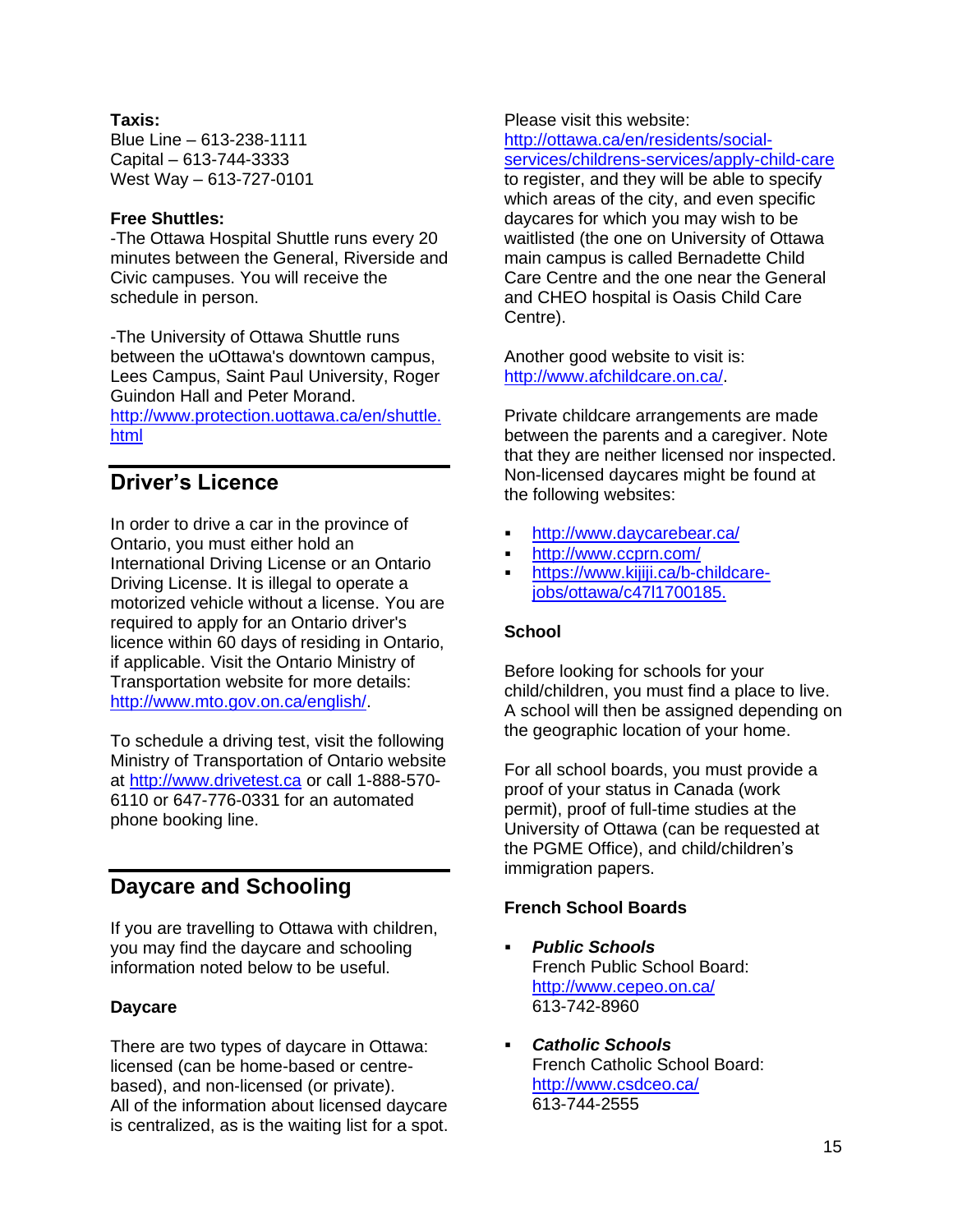#### **English School Boards**

- **Public Schools** English Public School Board: [http://www.ocdsb.ca](http://www.ocdsb.ca/) 613-721-1820
- *Catholic Schools* English Catholic School Board: <http://www.ocsb.ca/> 613-224-2222

### **English/French Second Language Courses**

"Courses in English as a Second Language (ESL) and French as a Second Language (FLS, *Français langue seconde*) are meant to help you improve your language skills. The courses are offered from a beginner level to an advanced level. Some of our FLS and ESL courses are offered in the blended format. To learn what blended courses are all about and how they can help you in your studies, visit our "Blended Language Courses web page" at:

[https://olbi.uottawa.ca/blended-courses.](https://olbi.uottawa.ca/blended-courses)

For more information on ESL/FLS courses, please visit the Official Languages and Bilingualism Institute website: [https://olbi.uottawa.ca/ESL-FLS.](https://olbi.uottawa.ca/ESL-FLS)

### **Affordable Shopping**

Walmart: Every Day Low Prices. Offers a selection of everything from fashion to automotive and housewares to electronics. Includes a pharmacy and groceries.

Giant Tiger: Affordable, on-trend home and family fashions, groceries and everyday necessities at low prices.

Costco: A membership-only warehouse club that provides a wide selection of merchandise. Focuses on selling products at low prices, often at very high volume. These goods are usually bulk-packaged and marketed primarily to large families and businesses.

Dollarama: Offers a broad assortment of everyday consumer products, general merchandise and seasonal items. Products are \$4.00 or less.

Kijiji: Classifieds to buy, sell, or trade almost anything! Used cars, pets, jobs, services, electronics, homes, boats for sale and more. Usually **used items**.

#### **Clothing**

Winners: Selections vary by store with rackafter-rack of brand name and designer label fashions & footwear for women, men and children along with home accents and housewares at 20% to 60% less than department & specialty store.

#### **Furniture**

IKEA: Modern style ready-to-assemble furniture and home accessories. Include storage options, lighting, decor products, kitchen appliances and beds.

#### **Lower Priced Grocery Stores**

Food Basics; No Frills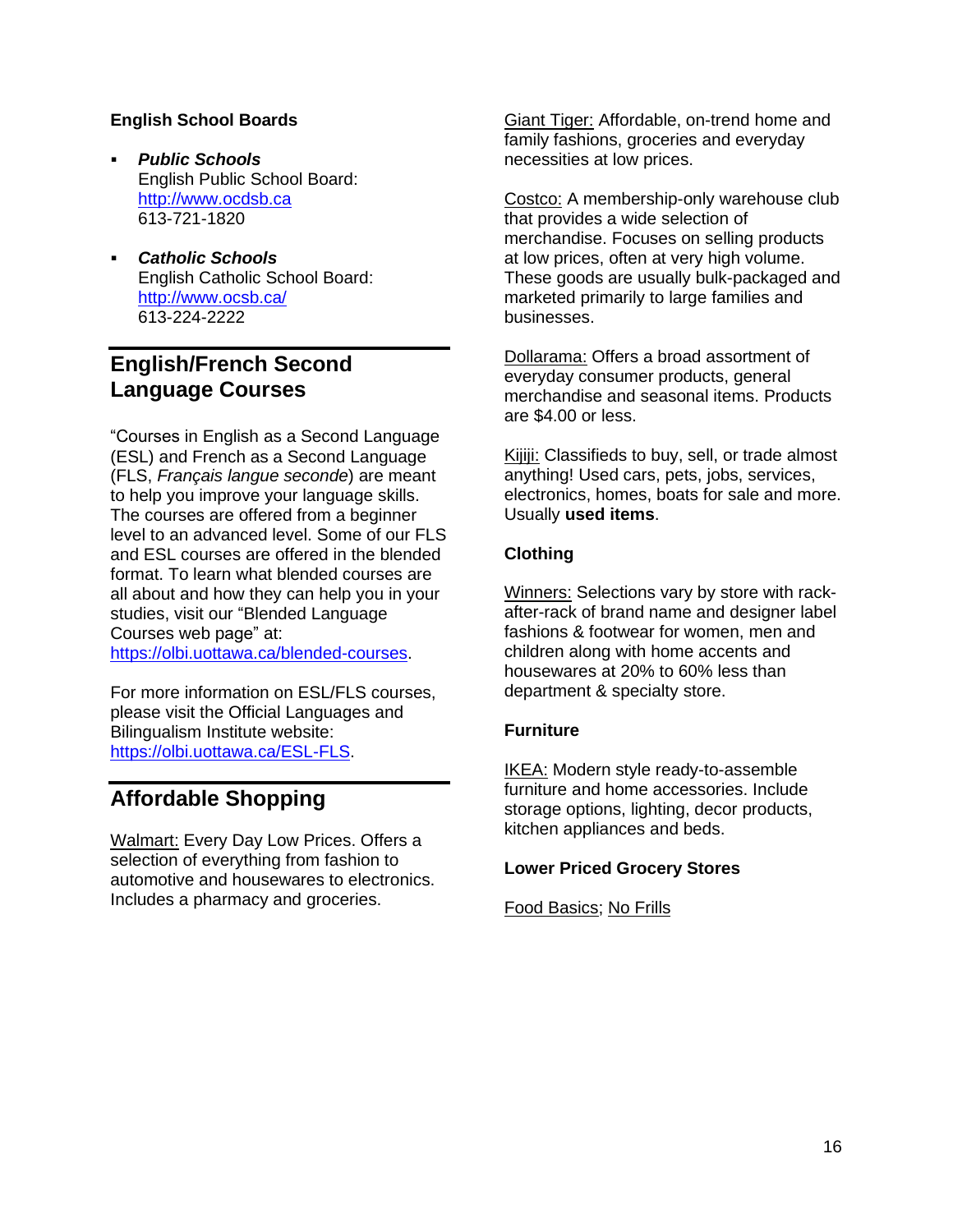# **APPENDIX I**

### **University of Ottawa – Affiliated Teaching Hospitals**

#### **Children's Hospital of Eastern Ontario (CHEO)**

401 Smyth Road Ottawa, Ontario K1H 8L1 Tel.: 613-737-7600 http:/[/www.cheo.on.ca](http://www.cheo.on.ca/)

#### **The Royal Ottawa Mental Health Centre**

1145 Carling Avenue Ottawa, Ontario K1Z 7K4 Tel.: 613-722-6521 [http://www.theroyal.ca](http://www.rohcg.on.ca/)

#### **[Bruyère Continuing Care](http://www.bruyere.org/bins/content_page.asp?cid=6-16-17&lang=1)**

43 Bruyère Street Ottawa, Ontario K1N 5C8 Tel.: 613-562-6262 [http://www.bruyere.org](http://www.bruyere.org/)

#### **Hôpital Monfort**

713 Montreal Road Ottawa, Ontario K1K 0T2 Tel.: 613-746-4621 <http://www.hopitalmontfort.com/>

### **The Ottawa Hospital (TOH) (4 campuses)**

#### **Civic Campus**

1053 Carling Avenue Ottawa, Ontario K1Y 4E9 Tel. 613-798-5555 http:/[/www.ottawahospital.on.ca](http://www.ottawahospital.on.ca/)

#### **General Campus**

501 Smyth Road Ottawa, Ontario K1H 8L6 Tel.: 613-737-8899 http:/[/www.ottawahospital.on.ca](http://www.ottawahospital.on.ca/)

#### **Riverside Campus**

1967 Riverside Drive Ottawa, Ontario K1H 7W9 Tel.: 613-738-7100 or 613-722-7000

#### http:/[/www.ottawahospital.on.ca](http://www.ottawahospital.on.ca/)

**The Rehabilitation Centre** 505 Smyth Road Ottawa, Ontario K1H 8M2 Tel.: 613-737-7350 or 613-722-7000 http:/[/www.ottawahospital.on.ca](http://www.ottawahospital.on.ca/)